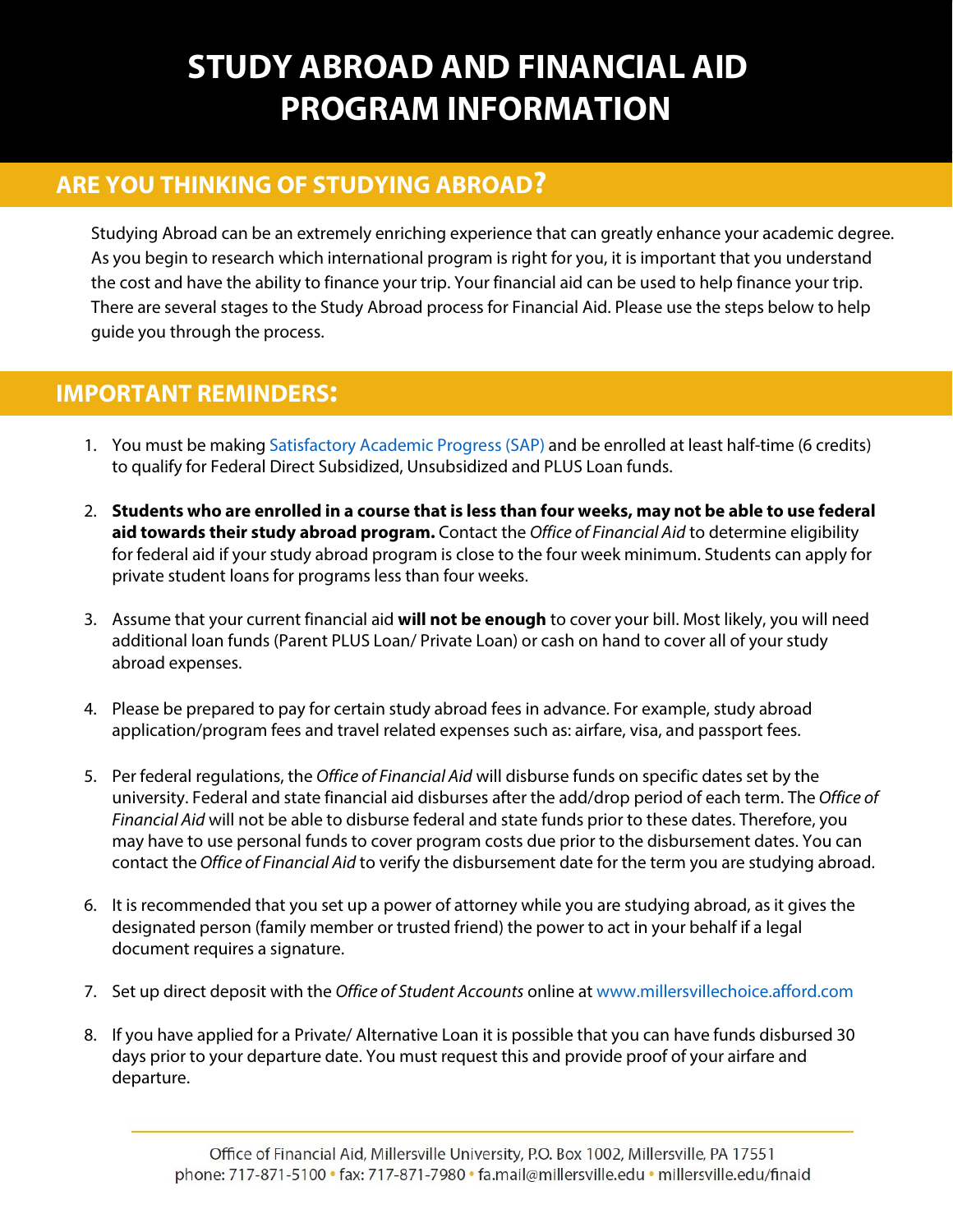# **STUDY ABROAD FINANCIAL AID CHECKLIST**

### **ADVISING**

- 1. Contact the Office of International Programs and Services (IPS) to get started! Education.Abroad@millersville.edu
- 2. Complete the Free Application for Federal Student Aid (FAFSA) online at [fafsa.ed.gov](https://fafsa.ed.gov/)
- 3. Complete any outstanding requirements with the *Office of Financial Aid*
	- a. To view your Financial Aid Requirements, log into your [myVILLE Student Portal](https://ecas.millersville.edu/cas/login?service=https%3A%2F%2Fmy5.millersville.edu%2Fc%2Fportal%2Flogin) and click on the Finances tab
	- b. If you are studying abroad in the summer, you must also complete a Summer Aid Application online through your [myVILLE Student Portal](https://ecas.millersville.edu/cas/login?service=https%3A%2F%2Fmy5.millersville.edu%2Fc%2Fportal%2Flogin). For Directions, please click [here.](http://www.millersville.edu/finaid/summer_aid/index.php)
- 4. After you have had your advising and program meetings with IPS make an appointment with Emi Alvarez or Giselle Fernandez in the *Office of Financial Aid*. To make an appointment, please call 717-871-5100.
- 5. Bring your estimated study abroad cost sheet to your appointment without your estimated cost sheet it makes it difficult to advise you properly!

## **APPLICATION**

The *Office of Financial Aid* will process your aid through Millersville University using your Study Abroad costs and the number of credits that you will be enrolled for in your program. Study Abroad programs usually have higher costs than Millersville University; however, this does not mean that your federal or state awards will be increased (this includes your Direct Loans).

Once you have completed your Study Abroad application and have been approved by IPS to study abroad you should know at this point in the process if you are in need of additional financial aid options. Please consider the following:

#### **Parent PLUS Loan:**

- A [Parent PLUS Loan](http://www.millersville.edu/finaid/loans/plus.php) allows for a parent to help pay for their child's education through a fixed rate federal loan. PLUS Loans can help cover educational expenses not covered by other financial aid resources.
- The loan is in the parent's name; not the student's and in order to be approved, the borrower must not have adverse credit. The US Department of Education is the lender for the loan and the parent is responsible for repaying any amounts borrowed.
- In order to have a PLUS Loan awarded on the student's account, the student must have a FAFSA application on file and be enrolled in at least 6 credits per semester.
- PLUS Loan funds will not disburse for the term in which you are enrolled until after the add/drop period for Millersville
	- If you are studying abroad over the summer and wish to have federal financial aid processed, you must complete a Summer Aid Application online through your [myVILLE Student Portal.](https://ecas.millersville.edu/cas/login?service=https%3A%2F%2Fmy5.millersville.edu%2Fc%2Fportal%2Flogin)

#### **Alternative / Private Loan:**

- [Private Education Loans,](http://www.millersville.edu/finaid/loans/alternative.php) also known as Alternative loans are educational loan programs established by private lenders to supplement the funding that students and parents receive from federal and state sources. Private loans have different lending criteria than government lending programs.
- These loans are credit based and in the student's name. The student may need to obtain a co-signer to qualify for the loan. Most Lenders offer both fixed and variable interest rates. The rates offered will be based on the individual's credit.
- Alternative/private loans can be disbursed 30 days prior to your study abroad program start date and/or departure date. If you wish to have your alternative/private loan disbursed early, you must provide a copy of your flight itinerary and program information to the *Office of Financial Aid*.
	- If you are studying abroad over the summer and wish to have an Alternative/ Private Loan processed, you must select the loan period dates for the summer term when completing your application with the lender. You can also submit s Summer Aid Application online through your MAX Account.

If you have already applied for additional aid (Parent PLUS Loan/Alternative Private Loan) and we do not yet have your costs, please contact the *Office of Financial Aid* to notify us of your plans to study abroad so we can hold off processing your aid until costs are updated to ensure the accuracy of your awards.